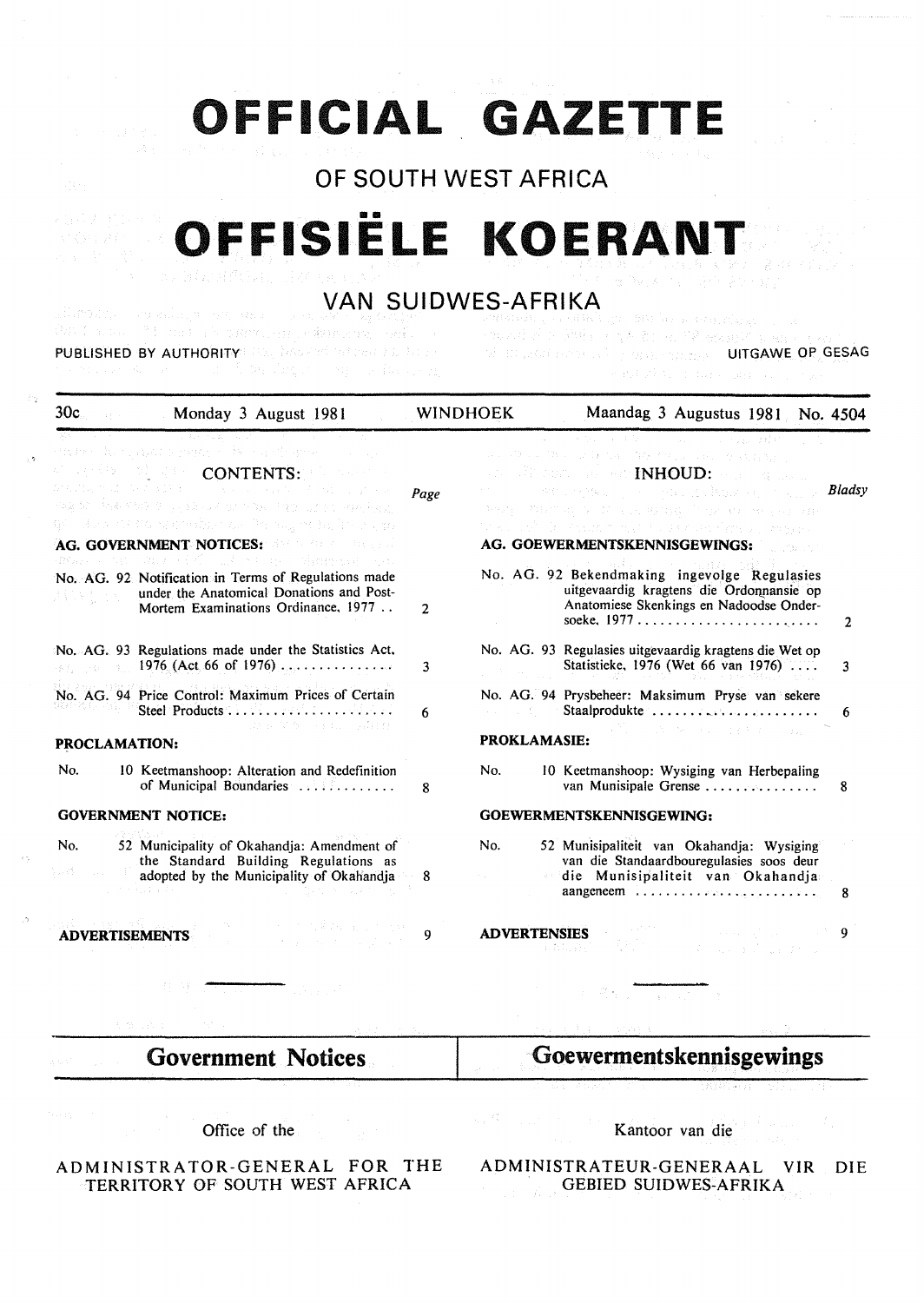#### DEPARTMENT OF NATIONAL HEALTH AND WELFARE

No. AG. 92 1981

#### NOTIFICATION IN TERMS OF REGULATIONS<br>MADE UNDER THE ANATOMICAL UNDER THE ANATOMICAL DONATIONS AND POST-MORTEM EXAMINA-TIONS ORDINANCE, 1977

In terms of regulation 4 of the regulations published by Government Notice 87 of 15 April 1980 it is hereby made known that the Administrator-General has, under regulation 2 of the said regulations  $-$ 

- (a) authorised the institutions of which the names and addresses are mentioned in Schedule A to receive, acquire, preserve or use the bodies of deceased persons for therapeutic or scientific purposes or to receive, acquire, preserve, use or issue any tissue for such purposes or to perform postmortem examinations of the bodies of deceased persons for any of the purposes stated in section 2(1) of the Anatomical Donations and Postmortem Examinations Ordinance, 1977 (Ordinance 12 of 1977); and
- (b) authorised the institutions of which the names and addresses are mentioned in Schedule B to perform post-mortem examinations of the bodies of deceased persons for any of the purposes stated in the said section  $2(1)$ .

#### BYLAE/SCHEDULE A

| Naam / Name                                  | Adres / Address                        |     |
|----------------------------------------------|----------------------------------------|-----|
| 1. Die Staatshopitaal/<br>The State Hospital | Privaatsak/Private<br>13215, Windhoek. | Bag |
| 2. Die Staatslykhuis/<br>The State Mortuary  | Privaatsak/Private<br>13283, Windhoek. | Bag |

#### BYLAE / SCHEDULE B BYLAE /SCHEDULE B

| Naam / Name |                                               | Adres / Address                           |     |  |
|-------------|-----------------------------------------------|-------------------------------------------|-----|--|
|             | 1. Die Staatshospitaal/<br>The State Hospital | Privaatsak/Private<br>2102, Okakarara.    | Bag |  |
|             | 2. Die Staatshopsitaal/<br>The State Hospital | Privaatsak/Private<br>2269. Gobabis.      | Bag |  |
|             | 3. Die Staatshospitaal/<br>The State Hospital | Privaatsak/Private<br>2101. Keetmanshoop. | Bag |  |

## DEPARTEMENT VAN NASIONALE GESONDHEID EN WELSYN

No. AG. 92 1981

BEKENDMAKING INGEVOLGE REGULASIES UITGEV AARDIG KRAGTENS DIE ORDON-NANSIE OP ANATOMIESE SKENKINGS EN

lngevolge regulasie 4 van die regulasies afgekondig by Goewermentskennisgewing 87 van 15 April 1980 word dit hierby bekend gemaak dat die Administrateurgcneraal kragtens regulasie 2 van genoemde regulasies

NADOODSE ONDERSOEKE, 1977

- (a) die inrigtings waarvan die name en adresse in Bylae A vermeld word, gemagtig het om die liggame van oorledenes vir geneeskundige of wetenskaplike doeleindes te ontvang, te verkry, te bewaar, te gebruik of om weefsel vir genoemde doeleindes te, ontvang te verkry, te bewaar, te gebruik of uit te gee of om nadoodse ondersoeke op liggame van oorledenes uit te voer vir enige van die doeleindes in artikel 2(1) van die Ordonnansie op Anatomiese Skenkings en Nadoodse Ondersoeke, 1977 (Ordonnansie 12 van 1977), vermeld; en
- (b) die inrigtings waarvan die name en adresse in Bylae B vermeld word, gemagtig het om nadoodse ondersoeke op liggame van oorledenes uit te voer vir enige van die doeleindes in genoemde artikel 2( I) vermeld.

#### BYLAE/SCHEDULE A

| Naam / Name                                   | Adres / Address                                   |  |
|-----------------------------------------------|---------------------------------------------------|--|
| 1. Die Staatshospitaal/<br>The State Hospital | Privaatsak/Private<br>Bag<br>$-13215$ , Windhoek. |  |
| 2. Die Staatslykhuis/<br>The State Mortuary   | Privaatsak/Private<br>Bag<br>13283, Windhoek.     |  |

| Naam / Name                                   | Adres / Address                           |            |
|-----------------------------------------------|-------------------------------------------|------------|
| 1. Die Staatshospitaal/<br>The State Hospital | Privaatsak/Private<br>2102. Okakarara.    | Bag        |
| 2. Die Staatshospitaal/<br>The State Hospital | Privaatsak/Private<br>2269. Gobabis       | <b>Bag</b> |
| 3. Die Staatshospitaal/<br>The State Hospital | Privaatsak/Private<br>2101. Keetmanshoop. | Bag        |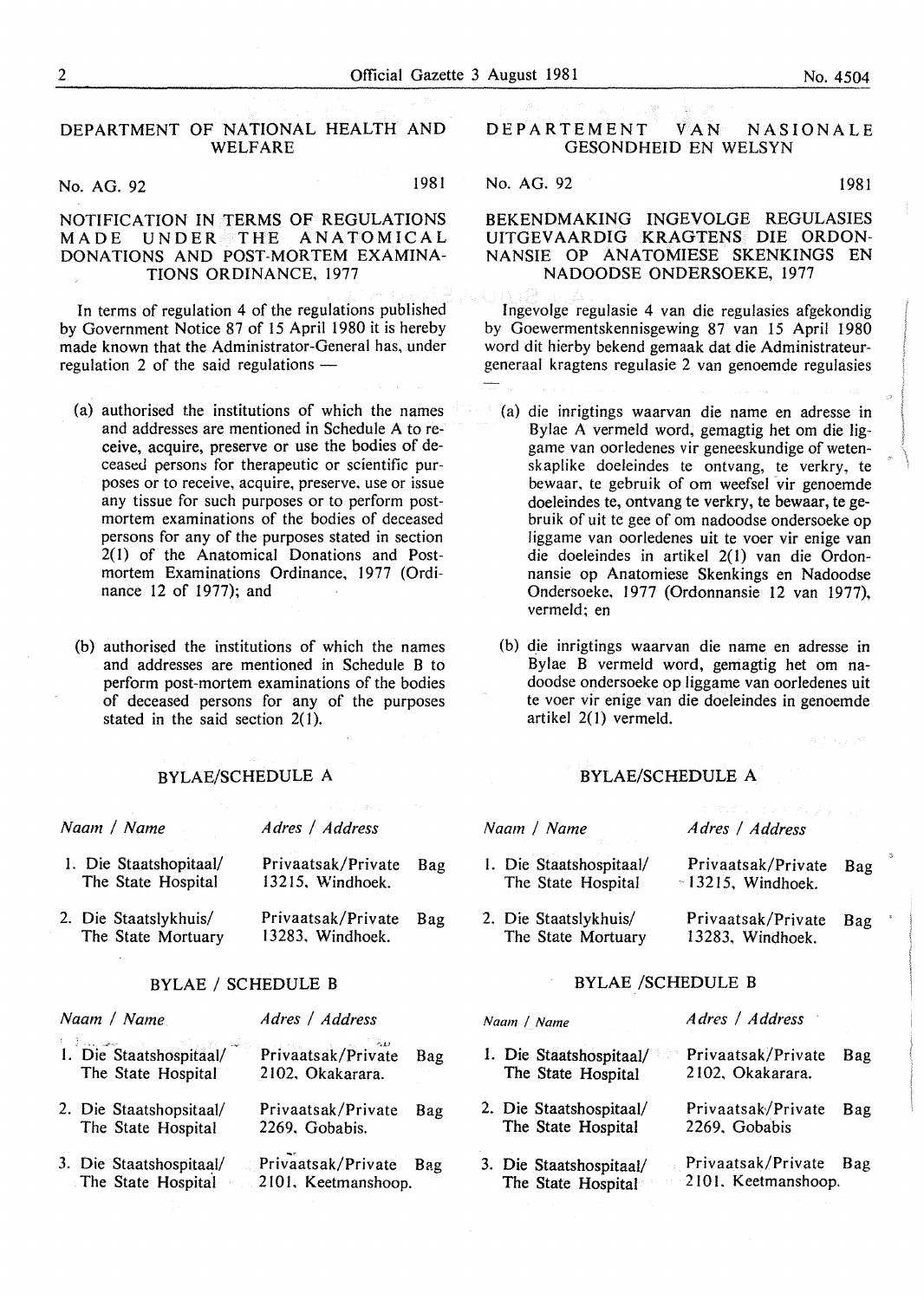4. Die Private Hospitaal van Consolidated Diamond Mines/ The Private Hospital of Consolidated Diamond Mines. Posbus/P.O. Box 35, Oranjemund.

#### DEPARTMENT OF CONSTITUTIONAL DEVELOPMENT

No. AG. 93 1981

REGULATIONS MADE UNDER THE STATISTICS ACT, 1976 (ACT 66 OF 1976)

The Administrator-General has, under section 17 of the Statistics Act, 1976 (Act 66 of 1976), made the regulations set out in the Schedule.

#### **SCHEDULE**

#### *Definitions*

1. In these regulations, unless the context indicates otherwise, an expression defined in the Act bears the same meaning as in the Act and -

- (i) "Secretary" includes the Director of the Bureau for Development Co-ordination and Statistics and any other officer in the Department of Constitutional Development entrusted with the powers, duties or functions referred to in the Act;
- (ii) "the Act" means the Statistics Act, 1976 (Act 66) of 1976).

*Statistics to be furnished in relation to the population cencus* 

2. (1) The following statistics shall be furnished in the form framed by the Secretary in relation to every person who is ordinarily resident in the territory on midnight between 26 August 1981 and 27 August 1981 or who otherwise happens to be in the territory at the said point of time:

- (a) His surname and first name;
- (b) his relationship in relation to the person in control of the land, premises, building or structure concerned whereon or wherein he is so ordinarily resident or otherwise happens to be;
- (c) his sex;

4. Die Private Hospitaal Posbus/P.O. Box 35, van Consolidated Dia-Oranjemund. mond Mines/ The Private Hospital of Consolidated Diamond Mines.

#### DEPARTEMENT VAN STAATKUNDIGE ONTWIKKELING

No. AG. 93 1981

REGULASIES UITGEV AARDIG KRAGTENS DIE WET OP STATISTIEKE, 1976 (WET 66 VAN 1976)

Die Administrateur-generaal bet kragtens artikel 17 van die Wet op Statistieke, 1976 (Wet 66 van 1976), die regulasies vervat in die Bylae uitgevaardig.

#### BYLAE

#### *Woordomskrywings*

1. In hierdie regulasies, tensy uit die samehang anders blyk, het 'n uitdrukking wat in die Wet omskryf word, dieselfde betekenis as in die Wet en beteken-

- (i) "die Wet" die Wet op Statistieke, 1976 (Wet 66 van 1976):
- (ii) "Sekretaris" ook die Direkteur van die Buro vir Ontwikkelingskoordinering en Statistiek en 'n ander beampte in die Departement van Staatkundige Ontwikkeling aan wie enige in die Wet bedoelde bevoegdhede, pligte of funksies opgedra is.

*Statistieke wat met betrekking tot die bevolkingsensus verstrek moet word* 

2. (1) Die volgende statistieke moet in die vorm deur die Sekretaris opgestel met betrekking tot elke persoon wat om middernag tussen 26 Augustus 1981 en 27 Augustus 1981 sy gewone verblyf in die gebied bet of wat toevallig andersins op bedoelde tydstip in die gebied is, verstrek word:

- (a) Sy familie- en eerste naam;
- (b) sy verwantskap met betrekking tot die persoon in beheer van die betrokke grond, perseel, gebou of struktuur waarop of waarin hy aldus sy gewone verblyf het of andersins toevallig is;
- (c) sy geslag;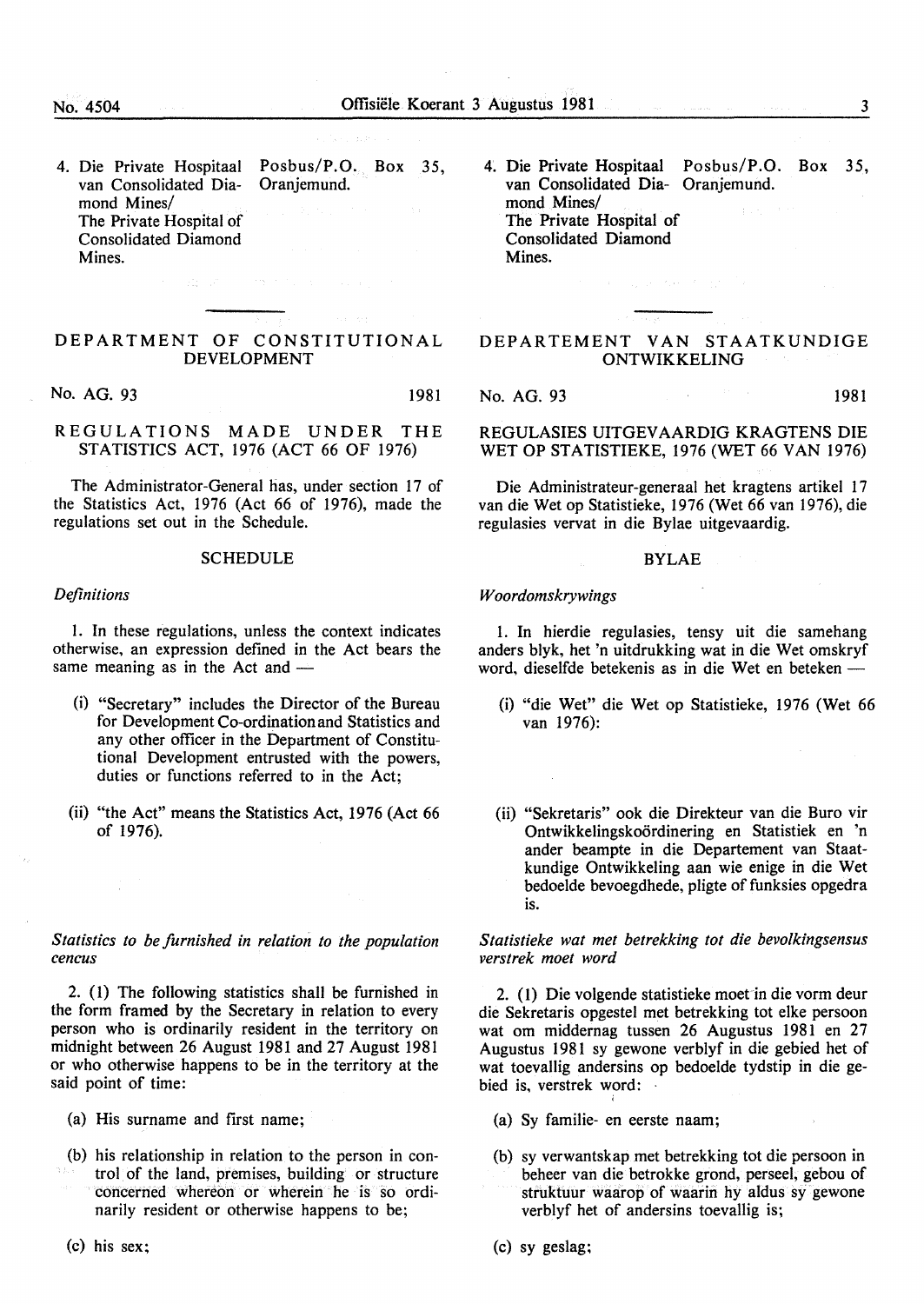(d) his age;

- (e) his marital status; R' hat the pol
- (f) the population group of which he is a member;
- (g) his country of birth;
- (h) the country of which he is a citizen;
- (i) his ordinary place of residence;
- (j) his religious affiliation or denomination;
- $(k)$  if he is subject to any disability, the nature thereof:
- 了, 好的地位。
- (I) the languages in which he is proficient and the extent to which he is so proficient;
- (m) his level of education and, in the case of degrees, diplomas and certificates already obtained, the direction in which it has been obtained;
	- (n) his occupation :
- ( o) his work status or, if he is unemployed and sixteen years or older. information in relation to his pospects to find work;

a service of explorers.

- (p) the nature of the industry or profession in which he is employed:
- *(* q) the name of his employer; and
- (r) his annual income:

Provided that only the statistics referred to in paragraphs (a) to (i) shall be furnished in relation to any person who is a citizen of a country other than the Republic of South Africa and who is not ordinarily resident in the Territory.

(2) The provisions of subregulation (I) shall not app-Iv in relation to  $-$ 

- (a) any person who is ordinarily resident in the Republic of South Africa and who on the said point of time is liable to render service in the territory in terms of the provisions of the Defence Act. 1957 (Act 44 of 1957). and in respect of whom a form has been filled in in the Republic of South Africa in relation to the population census of 1980. and a member of his family;
- (b) anypersonreferred to in sections 2 and 2A of the Diplomatic Privileges Act. 1951 (Act 71 of 1951), of the Republic of South Africa. and a member of his family.
- (d) sy ouderdom;
- (e) sy huwelikstaat;
- (f)· die bevolkingsgroep waarvan hy 'n lid is;
- (g) sy geboorteland;
- (h) die land waarvan hy 'n burger is;
- (i) sy gewone woonplek;
- (j) sy kerkgenootskap of -verband;
- (k) indien hy aan een of ander gestremdheid onderhewig is, die aard daarvan;

- (I) die tale wat hy magtig is en die mate waartoe hy dit aldus magtig is;
- (m) sy onderwyspeil en, in die geval van grade, diplomas en sertifikate wat reeds verwerf is, die rigtings waarin dit verwerf is;
- (n) sy beroep;
- (o) sy werkstatus of, indien hy werkloos en sestien jaar of ouer is, besonderhede met betrekking tot sy vooruitsig om werk te kry;
- (p) die aard van die bedryf of professie waarin hy werksaam is;
- (q) die naam van sy werkgewer; en
- (r) sy jaarlikse inkomste:

Met dien verstande dat met betrekking tot iemand wat 'n burger van 'n ander land as die Republiek van Suid-Afrika is, en wat nie sy gewone verblyf in die gebied het nie slegs die statistieke bedoel in paragrawe (a) tot (i) verstrek moet word.

(2) Die bepalings van subregulasie (1) is nie van toepassing nie met betrekking tot -

- (a) iemand wat sy gewone verblyf in die Republiek van Suid-Afrika het en wat op bedoelde tydstip ingevolge die bepalings van die Verdedigingswet, 1957 (Wet 44 van 1957), verplig is om diens te doen in die gebied en ten opsigte van wie 'n vorm in die Republiek van Suid-Afrika met betrekking tot die bevolkingsensus van 1980 ingevul is, en 'n lid van sy gesin;
- (b) iemand in artikels 2 en 2 A van die Wet op Diplomatieke Voorregte, 1951 (Wet 71 van 1951), van die Republiek van Suid-Afrika bedoel. en 'n lid van sy gesin.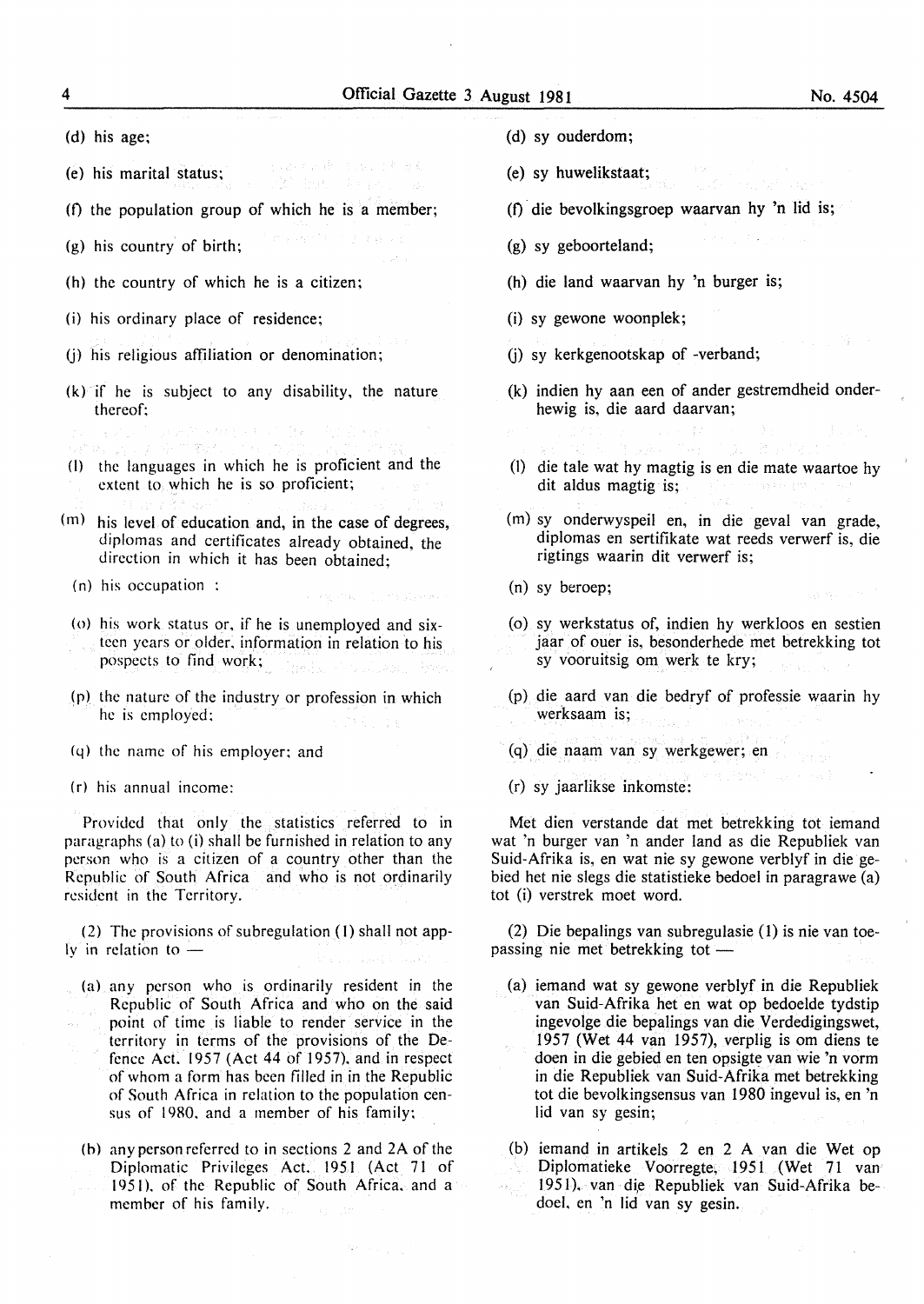(3) For the purposes of these regulations a person shall be regarded as being ordinarily resident in the territory if his home or the place where he normally lives and to which he returns regularly after any period of temporary absence, is in the territory.

*Duty to fill in form or to furnish statistics* 

3. The form referred to in regulation 2 shall be filled in or, when so requested by the Secretary, the statistics referred to in the said regulation 2 shall be furnished orally  $-$ 

突着 どうししゅつ

(a) by the person concerned; or

(b) if the person concerned is for any reason unable to fill in the said form or to furnish the said statistics. by the person in control of the land, premises, building or structure whereon or wherein the person concerned is ordinarily resident or otherwise happens to be at the said point of time.

*The times when, the places where and the persons to*  whom the completed form shall be handed over or statis*tics shall be furnished.* 

4. The completed form or statistics referred to in regulation 2 shall be handed over or, as the case may be, be furnished to the Secretary -

- (a) at the address indicated on the said form before or on 7 September 1981; or
- (b) in the case of any person who is ordinarily resident in the territory and who is not in the territory at the said point of time, at the Bureau for Development Co-ordination and Statistics, Private Bag 12025, Windhoek, 9000, within seven days after his return to the territory.

#### *O.ffences and penalties*

5. Any person who. without reasonable cause, contravenes any provision of these regulations or fails to comply therewith. shall be guilty of an offence and liable on conviction to a fine not exceeding two hundred rand or. in the case of a continuing failure to comply therewith. to a fine not exceeding ten rand for every day during which such failure continues. ilase obta<sub>lan</sub>i

> chart gest brobeningdid - Ethiopie F 88 75Dat - Ro Roto o Harfalter为 (o) senabelisti mare son al most s succeed and about chief war of some the me 't marker of the a conservativa de la conservación del p

(3) By die toepassing van hierdie regulasies word beskou dat 'n persoon sy gewone verblyf in die gebied het indien sy tuiste of die plek waar hy normaalweg woon en waarnatoe hy gereeld na 'n tydperk van tydelike afwesigheid terugkeer, in die gebied is.

#### *Plig om vorm in te vul of statistieke te verstrek*

3. Die vorm in regulasie 2 bedoel, moet ingevul word of, wanneer deur die Sekretaris aldus versoek, die statistieke in genoemde regulasie 2 bedoel, moet mondeling verstrek word -

 $f^*\left(\frac{1}{2},\frac{1}{2}\right)$ 

- (a) deur die betrokke persoon; of
- (b) indien die betrokke persoon om die een of ander rede nie in staat is om bedoelde vorm in te vul of bedoelde statistieke te verstrek nie, deur die persoon in beheer van die grond, perseel, gebou of struktuur waarop of waarin die betrokke persoon op bedoelde tydstip sy gewone verblyf het of andersins toevallig is.

*Die tye wanneer, die plekke waar en die persone aan wie die ingevulde vorm oorhandig of statistieke verstrek moet word* 

4. Die ingevulde vorm of statistieke in regulasie 2 bedoe!, moet aan die Sekretaris oorhandig of, na gelang van die geval, verstrek word -

- (a) voor of op 7 September 1981 by die adres op bedoelde vorm aangedui; of
- (b) in die geval van 'n persoon wat sy gewone verblyf in die gebied het en wat op bedoelde tydstip nie in die gebied is nie, binne sewe dae na sy terugkeer na die gebied by die Buro vir Ontwikkelingskoördinering, Privaatsak 12025, Windhoek, 9000.

 $\mathcal{P}^{(n)}$  , and  $\mathcal{Q}^{(n)}$  , where  $\mathcal{Q}^{(n)}$  is

#### *Misdrywe en strawwe*

5. Enige persoon wat, sonder redelike oorsaak, enige bepaling van hierdie regulasies oortree of versuim om daaraan te voldoen, is aan 'n misdryf skuldig en is by skuldigbevinding strafbaar met 'n boete van hoogstens tweehonderd rand of, in die geval van 'n voortdurende versuim om daaraan te voldoen, met 'n boete van hoogstens tien rand vir elke dag waarop sodangie versuim voortduur.  $\sim 100$ . . . . . . . . . . . . . .

|        | ○株化2000000 まだおけしょう。 5:04 ○ 15:14<br>- Saub                                                                   |
|--------|--------------------------------------------------------------------------------------------------------------|
| さんはつめ  | 拼电 4% 电振动 61 的最大的 ( ) ( ) ( ) ( ) ( ) ( ) ( )<br>hallon andulus) quamola<br>- 「おんかん」 はんよう しょうようしょうしょう (読むなが) |
| 가지 일찍의 | the model of the first policies in<br>aasta aan ka saaraa samaan san ingiliyoo 1022. D                       |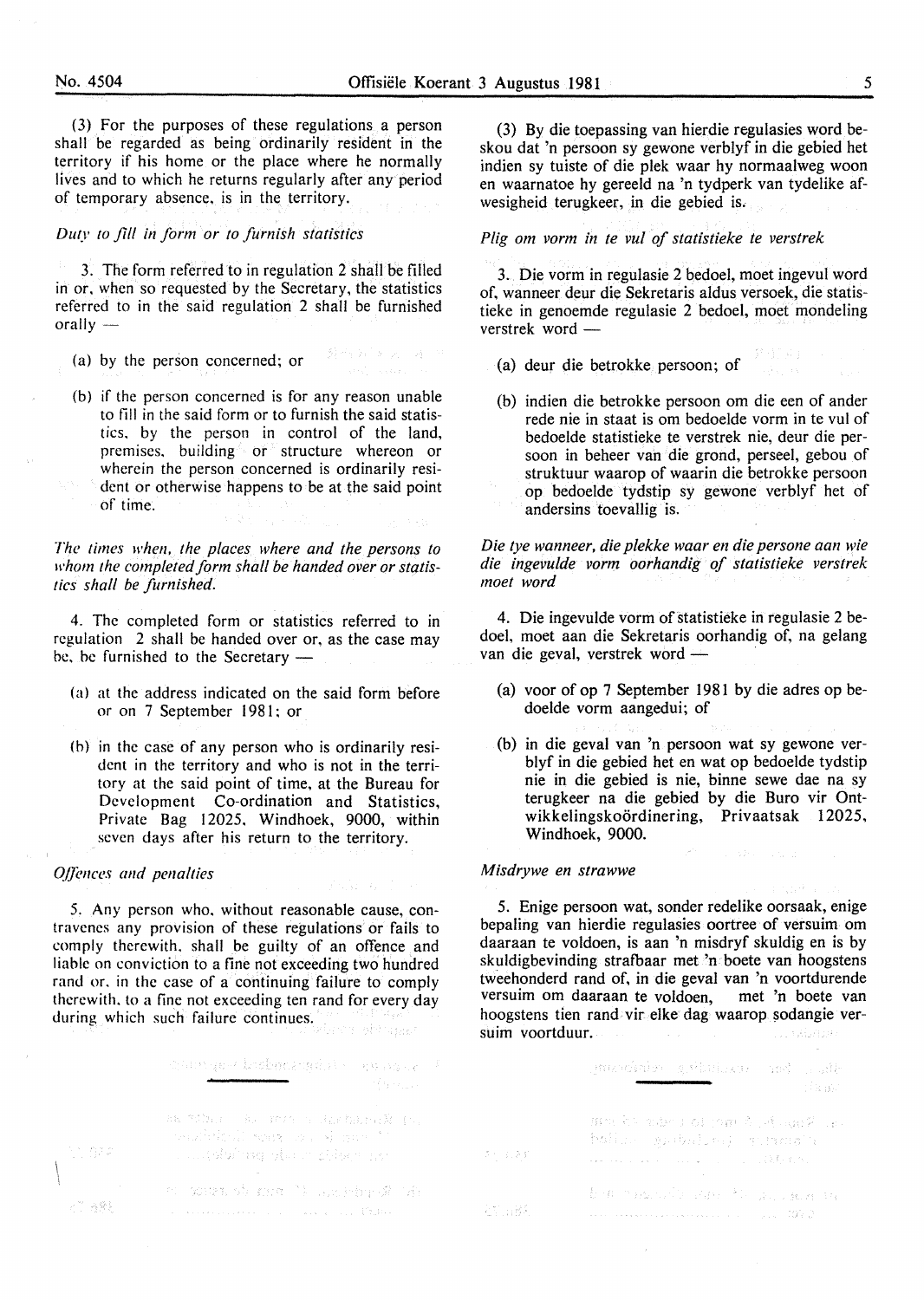ij.

è

 $\bar{a}$ 

 $\bar{\bar{\bar{z}}}$ 

 $\frac{1}{2}$ 

| DEPARTMENT OF ECONOMIC AFFAIRS                                                                                                                                                                     | DEPARTEMENT VAN EKONOMIESE SAKE                                                                                                                                                                                                                             |  |  |
|----------------------------------------------------------------------------------------------------------------------------------------------------------------------------------------------------|-------------------------------------------------------------------------------------------------------------------------------------------------------------------------------------------------------------------------------------------------------------|--|--|
| 1981<br>No. AG. 94                                                                                                                                                                                 | No. AG. 94<br>1981                                                                                                                                                                                                                                          |  |  |
| PRICE CONTROL: MAXIMUM PRICES OF CER-<br>TAIN STEEL PRODUCTS                                                                                                                                       | PRYSBEHEER:<br>MAKSIMUMPRYSE<br><b>VAN</b><br>SEKERE STAALPRODUKTE                                                                                                                                                                                          |  |  |
| Under the powers vested in me by section 4 of the<br>Price Control Act, 1964(Act 25 of 1964), I hereby deter-<br>mine the maximum prices of certain steel products as<br>set out in the Schedule.  | Kragtens die bevoegdheid my verleen by artikel 4 van<br>die Wet op Prysbeheer, 1964 (Wet 25 van 1964), bepaal<br>ek hierby die maksimumpryse van sekere staalprodukte<br>soos in die Bylae vervat.                                                          |  |  |
| P. R. KRUGER<br>Price Controller<br>Windhoek, 13 July 1981                                                                                                                                         | P. R. KRUGER<br>Windhoek, 13 Julie 1981<br>Pryskontroleur                                                                                                                                                                                                   |  |  |
|                                                                                                                                                                                                    |                                                                                                                                                                                                                                                             |  |  |
| state and strategies are all the<br>$\mathcal{H} \times \mathcal{H} \times \mathcal{H} \times \mathcal{L} \times \mathcal{L} \times \mathcal{L} \times \mathcal{H} \times \mathcal{H}$<br>SCHEDULE | and the control of the control of<br>$\hat{\mathcal{L}} = \{ \hat{\mathcal{L}}_1, \hat{\mathcal{L}}_2, \hat{\mathcal{L}}_3, \hat{\mathcal{L}}_4, \hat{\mathcal{L}}_5 \}$<br>なみは いけつき しょうしょう<br>where the second conditions $\mathbf{BYLAE}_{\mathrm{data}}$ |  |  |
| Substitution of Schedule to Government Notice 177 of<br>1975, as amended by Government Notice AG. 80 of<br>1980                                                                                    | Vervanging van Bylae by Goewermentskennisgewing<br>177 van 1975, soos gewysig by Goewerments-<br>kennisgewing AG. 80 van 1980                                                                                                                               |  |  |
| The following Schedule is hereby substituted for the<br>Schedule to Government Notice 177 of 1975:                                                                                                 | Die Bylae by Goewermentskennisgewing 177 van<br>1975 word hierby deur die volgende Bylae vervang:                                                                                                                                                           |  |  |
| <b>SCHEDULE</b>                                                                                                                                                                                    | <b>BYLAE</b>                                                                                                                                                                                                                                                |  |  |
|                                                                                                                                                                                                    | KOLOM <sub>1</sub><br>KOLOM <sub>2</sub>                                                                                                                                                                                                                    |  |  |
|                                                                                                                                                                                                    |                                                                                                                                                                                                                                                             |  |  |
| Article Committee of the Article<br>Category of steel product Manufacturer's maximum<br>selling price per 1 000 kg<br>しょうしょう あいしゃ はいしょう<br>and the second and all the officer, factory*            | Kategorie staalproduk<br>Fabrikant se maksimum<br>verkoopprys per 1 000 kg.<br><b>SAN DISTURBANCE CONTINUES</b><br>v.o.s. fabriek*<br>were allowed the pay                                                                                                  |  |  |
| 1. Sections:<br>Provincia di Parisi                                                                                                                                                                | 1. Profiele:<br>的复数复原 医双侧的 医无机能                                                                                                                                                                                                                             |  |  |
| 计分类系统 计程序<br>348,75                                                                                                                                                                                | (a) Hoekprofiele en T-stawe<br>348.75                                                                                                                                                                                                                       |  |  |
| <b>Contractor</b><br>357,75                                                                                                                                                                        | 357.75                                                                                                                                                                                                                                                      |  |  |
| はいしゅんたい しゃしいかん<br>$(c)$ L-Section (Taper Flange)<br>377,25                                                                                                                                         | $(c)$ L-profiele (Tapsflens)<br>377.25                                                                                                                                                                                                                      |  |  |
| れんしょ 公元 したん バート・エス エーリス<br>dia mana<br>(d) Universal beams, universal<br>الجرار المتراكبة<br>373,75<br>columns and bearing piles                                                                   | (d) Universeelbalke, universeel-<br>kolomme en draheipale<br>373.75                                                                                                                                                                                         |  |  |
| 2. Reinforcing bars (including coiled<br><b>Company</b><br>350.25                                                                                                                                  | 2. Wapeningstawe (insluitende ge-<br>350.25<br>haspelde rondstaal)                                                                                                                                                                                          |  |  |
| 3. Black bars (excluding reinforsing<br>bars):                                                                                                                                                     | 3. Swartstawe (uitgesonderd wapening-<br>stawe):                                                                                                                                                                                                            |  |  |
| (a) Rounds, 6 mm to under 45 mm<br>diameter (including coiled<br>350,25                                                                                                                            | (a) Rondstaal, 6 mm tot minder as<br>45 mm in deursnee (insluitende<br>350,25<br>gehaspelde ronde profiele)                                                                                                                                                 |  |  |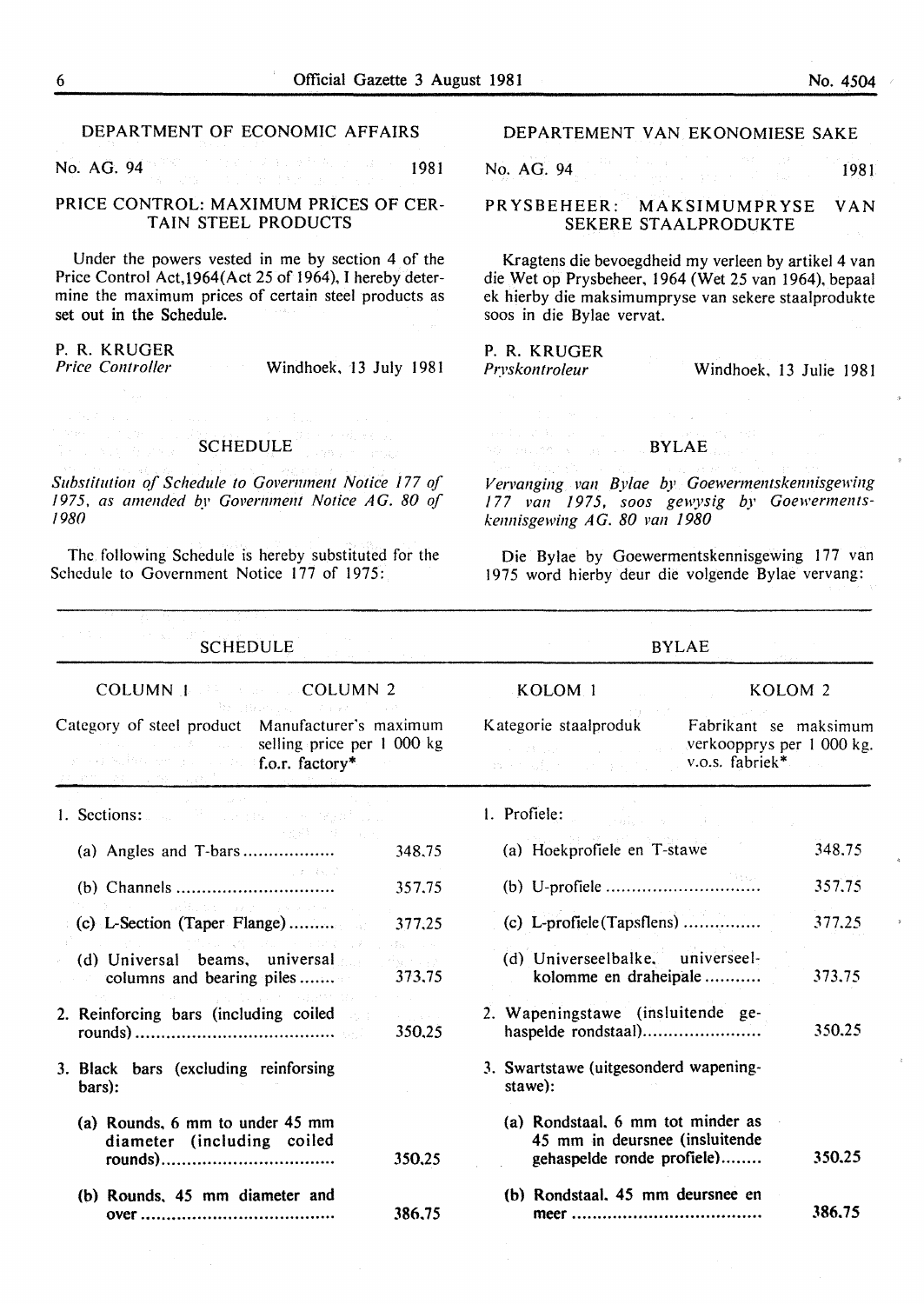#### No. 4504 Offisiele Koerant 3 Augustus 1981

| (c) Squares, under 55 mm side                                                                           | 350,25 |
|---------------------------------------------------------------------------------------------------------|--------|
| (d) Squares, 55 mm side and over.                                                                       | 386,75 |
| 的复数人名 网络大陆<br>(e) Flats, $20 \text{ mm}$ to $50 \text{ mm}$ wide                                        | 379,25 |
| (f) Flats, over 50 mm wide                                                                              | 379,25 |
|                                                                                                         | 379,25 |
|                                                                                                         | 398,25 |
| 4. Rails, 10 kg per m and over                                                                          | 393,25 |
| 5. Plates 4,5 mm and over                                                                               | 384,75 |
| 6. Hot rolled sheets (coils, cut lengths<br>and slit strip in coils)                                    | 374,25 |
| 7. Cold rolled sheets (coils, cut lengths<br>and slit strip in coils)                                   | 444.75 |
| 8. Galvanised sheets (coils, cut lengths<br>and slit strip in coils)                                    | 505,25 |
| 9. (a) Galvanised profile sheets (prime                                                                 | 524,25 |
| (b) Galvanised profile sheets (se-<br>cond grade material marked by<br>means of indentation on the side | 423.75 |
|                                                                                                         |        |

#### \*NOTES

- (i) For determination of the maximum delivered prices at any point in South West Africa the calculated railage from Germiston to the point of delivery. escalated by 2,50% in respect of settlement discount, may be added to the f.o.r. factory prices as shown in Column 2.
- (ii) F.o.r. factory applies to factories as mentioned in paragraph  $8(iv)$ .".

a ta 1990 - An Dùbhlach ann an 1992.<br>Bailtean Comhair an t-an 1992 - An t-an 1992.

 $\sum_{i=1}^n\frac{1}{2} \left\{ \left[ \left( \left( \frac{1}{2} \right)^2 \right)^2 \right] \left( \left( \frac{1}{2} \right)^2 \right)^2 \right\} \left( \left( \frac{1}{2} \right)^2 \right)^2 \right\} \left( \left( \frac{1}{2} \right)^2 \right)^2 \left( \frac{1}{2} \right)^2 \left( \frac{1}{2} \right)^2 \left( \frac{1}{2} \right)^2 \left( \frac{1}{2} \right)^2 \left( \frac{1}{2} \right)^2 \right)$ 

|  | (c) Vierkantprofiele, minder as 55<br>mm syvlak                                                            | 350,25 |
|--|------------------------------------------------------------------------------------------------------------|--------|
|  | (d) Vierkantprofiele, 55 mm syvlak                                                                         | 386,75 |
|  | (e) Platprofiele, 20 mm tot 50 mm                                                                          | 379.25 |
|  | (f) Platprofiele, meer as 50 mm wyd                                                                        | 379.25 |
|  |                                                                                                            | 379,25 |
|  |                                                                                                            | 398,25 |
|  | 4. Spoorstawe, 10 kg per m en meer.                                                                        | 393,25 |
|  | 5. Grofplaat, 4.5 mm en meer                                                                               | 384.75 |
|  | 6. Warmgewalste fynplaat (rolle, ge-<br>snyde lengtes en smalband in rolle)                                | 374,25 |
|  | 7. Koudgewalste fynplaat (rolle, ge-<br>snyde lengtes en smalband in rolle)                                | 444,75 |
|  | 8. Versinkte fynplaat (rolle, gesnyde<br>lengtes en smalband in rolle)                                     | 505.25 |
|  | 9. (a) Versinkte profielfynplaat (prima-<br>materiaal)                                                     | 524.25 |
|  | (b) Versinkte profielfynplaat (tweede<br>graadse materiaal, gemerk met<br>'n keep op die sy elke 1 tot 1,5 | 423.75 |

#### \*NOT AS

 $\gamma$  we get  $\gamma$  as  $\gamma=\gamma$  .

- (i) Vir bepaling van die maksimum gelewerde pryse by enige punt in Suidwes-Afrika mag die berekende spoorvrag vanaf Germiston na die afieweringspunt. verhoog met 2,50% ten opsigte van vereffeningsdiskonto. by die v.o.s.-fabriekspryse, soos aangetoon in Kolom 2. gevoeg word.
- (ii) V.o.s.-fabriek het betrekking op fabrieke soos vermeld in paragraaf 8(iv).".

للمستقل والمتابع والمتعاونات

 $\label{eq:2} \begin{split} \mathcal{L}^{(2)}(M_{\alpha}^{(1)})\otimes\mathcal{L}^{(1)}(M_{\alpha}^{(2)})\otimes\mathcal{L}^{(2)}(M_{\alpha}^{(1)})\otimes\mathcal{L}^{(2)}(M_{\alpha}^{(2)})\otimes\mathcal{L}^{(2)}(M_{\alpha}^{(1)})\otimes\mathcal{L}^{(2)}(M_{\alpha}^{(2)})\otimes\mathcal{L}^{(2)}(M_{\alpha}^{(2)})\otimes\mathcal{L}^{(2)}(M_{\alpha}^{(2)})\otimes\mathcal{L}^{(2)}(M_{\alpha}^{(2)})\otimes\$ 

7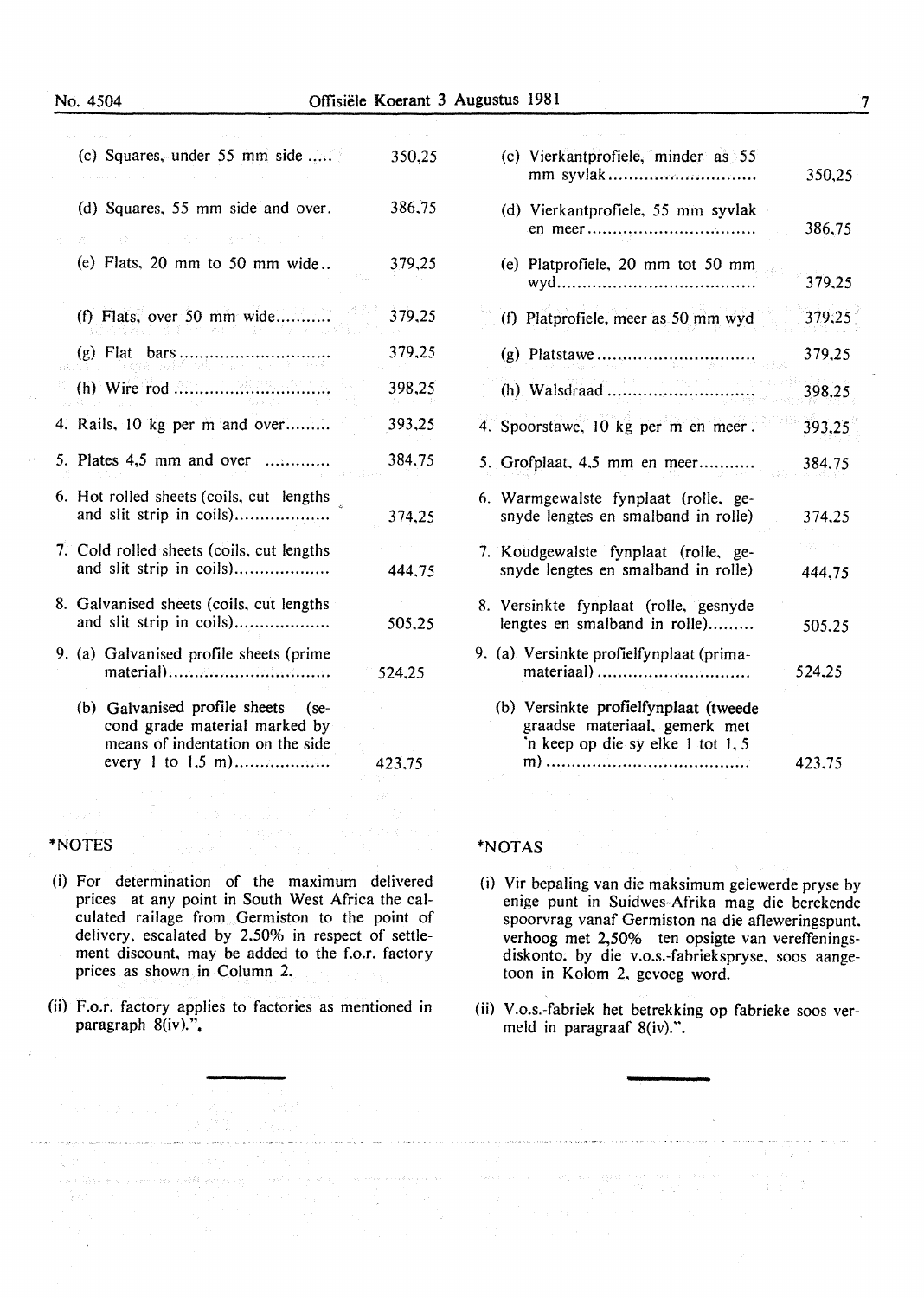# **PROCLAMATION**

by the

#### EXECUTIVE COMMITTEE OF THE WHITES

No. 10 of 1981

KEETMANSHOOP: ALTERATION AND REDEFINITION OF MUNICIPAL BOUNDARIES

Under section 7(l)(b) of the Municipal Ordinance, 1963 (Ordinance 13 of 1963), the Executive Committee of the Whites hereby alters and redefmes the boundaries of the Municipality of Keetmanshoop as set out in the Schedule.

Proclamation 46 of 1 July 1969 is hereby repealed.

A. H. DU PLESSIS

*Chairman Windhoek, 13 July 1981*  o Rena

*Ry order of the Executive Committee of the Whites* 

#### SCHEDULE

Beginning at the northernmost corner beacon of Portion 27 of the farm Keetmanshoop Town and Townlands No. 150: thence generally south eastwards along the boundaries of the following properties so as to exclude them from the area viz. Khabus No. 146, Portion *2* of the farm Klein Spitskop No. 153, Gariganus No. 157. Aurus No. 149. Eisenstein No. 136, Ditsem No. 15o. Hainabis No. 132. Hariros No. 133, Barochelle No. 402. Bystick No. 2. Portion 28 of the farm Keetmanshoop Town and Townlands No. 150, Gellap-Ost No.3. Portion I of the farm Nabaos No.7, Naboas No. 7 and Paradies No. 8 to the point of beginning.

# PROKLAMASIE

van die

#### UITVOERENDE KOMITEE VAN DIE BLANKES

No. 10 van 1981

#### KEETMANSHOOP:. WYSIGING EN HER-BEPALING VAN MUNISIPALE GRENSE

Kragtens artikel 7(1)(b) van die Munisipale Ordonnansie 1963 (Ordonnansie 13 van 1963) wysig en herbepaal die Uitvoerende Komitee van die Blankes hierby die grense van die Munisipaliteit van Keetmanshoop soos in die Bylae uiteengesit.

' Proklamasie 46 van I Julie 1969 word hierby herroep.

A. H. DU PLESSIS

*Voorsitter Windhoek, 13 Julie 1981* 

*Op las van die Uitvoerende Komitee van die Blankes* 

#### BYLAE

Begin by die noordelikste hoekbaken van Gedeelte 27 van die plaas Keetmanshoop Dorp en Dorpsgronde No. 150; daarvandaan algemeen suid-ooswaarts langs die grense van die volgende eiendomme om hulle uit hierdie gebied uit te sluit, naamlik Khabus No. 146, Gedeelte 2 van die plaas Klein Spitskop No. 153, Gariganus No. I 57. Aurus No. 149, Eisenstein No. 136, Ditsem No. 156. Hainabis No. 132, Hariros No. 133, Barochelle No. 402, Bystick No. 2, Gedeelte 28 van die plaas Keetmanshoop Dorp en Dorpsgronde No. 150, Gellap-Ost No. 3. Gedeelte 1 van die plaas Nabaos No. 7, Nabaos No. 7 en Paradies No. 8 tot by die beginpunt.

# Government Notice

Responsible to the Commission of the Commission

No. *52* 1981

#### A MENDMENT OF THE STANDARD BUILDING REGULATIONS AS ADOPTED BY THE MUNICIPALITY OF OKAHANDJA

The Executive Committee of the Whites has under section 243 of the Municipal Ordinance. 1963 (Ordinance IJ of 1963). read with section 14 *bis* (2) of the Standards Act. 1962 (Act 33 of 1962). approved the regulations set out in the Schedule and made by the Municipality of Okahandja to effect a further amend-

## No. 52 1981

#### WYSIGING VAN DIE STANDAARD-BOUREGULASIES SOOS DEUR DIE MUNISIPALITEIT VAN OKAHANDJA AANGENEEM

Goewermentskennisgewing

ego no no al 19<mark>2</mark>

Die Uitvoerende Komitee van die Blankes het kragtens artikel 243 van die Munisipale Ordonnansie 1963 ( Ordonnansie 13 van 1963), gelees met artikel 14 *bis* (2) van die Wet op Standaarde, 1962 (Wet 33 van 1962). die regulasies goedgekeur wat in die Bylae vervat en deur die Munisipaliteit van Okahandja gemaak is om 'n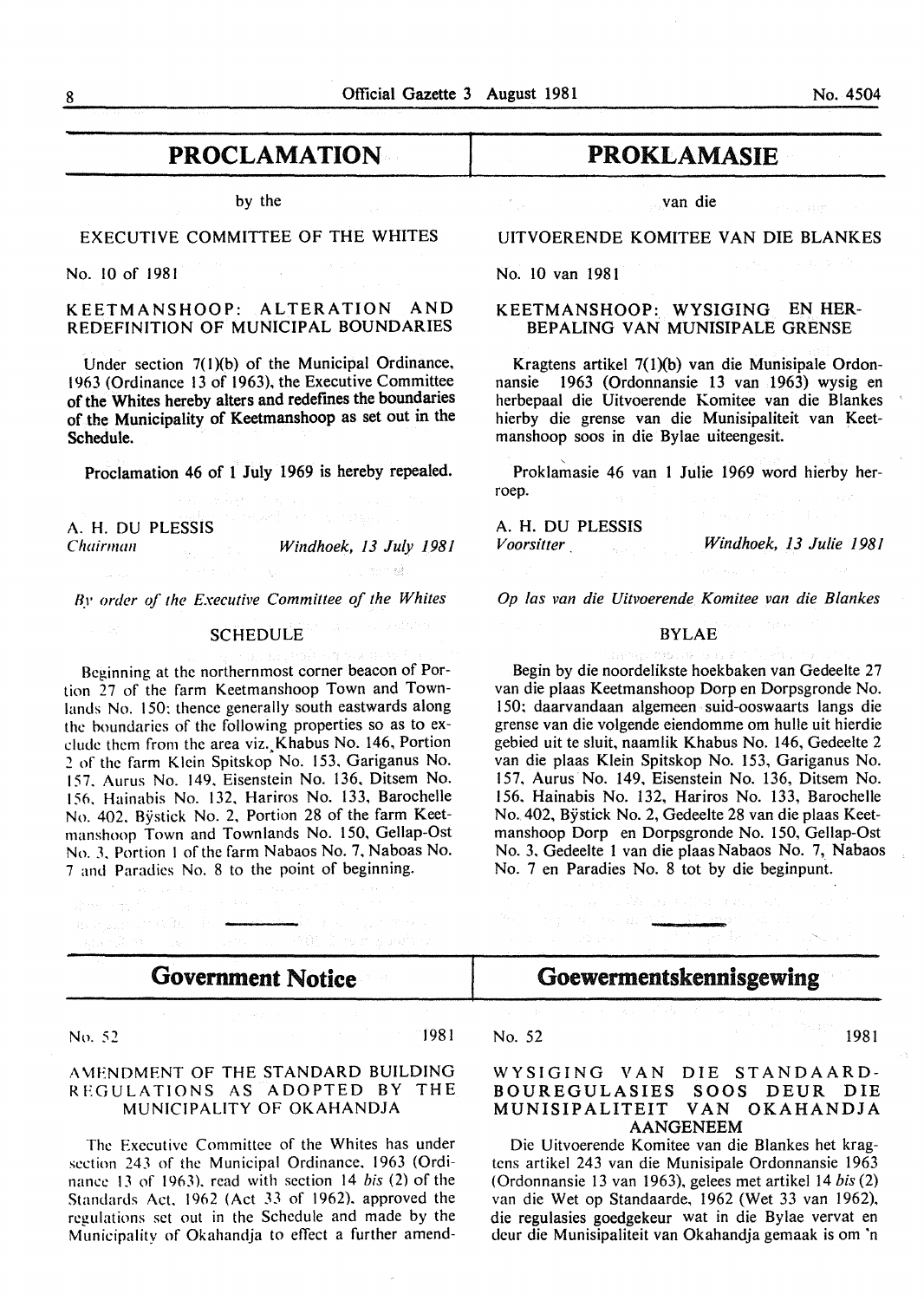ment to the Standard Building Regulations, promulgated by Government Notice R.1830 of 23 October 1970 and amended by Government Notice R.1431 of 1973 of the Republic, and, in respect of the said Municipality, adopted by Government Notice 258 of 1 August 1977 and amended by Government Notice 175 of 1980.

#### SCHEDULE

1. Regulation 1 of Chapter 10 is hereby amended by the substitution for the definition of "Industrial water" of the following definition:

*"Industrial water* means water supplied to any premises defined as a factory in terms of the provisions of the Factories, Machinery and Building Work Ordinance, 1952 (Ordinance 34 of 1952), or as a work or mine in terms of the provisions of the Mines. Works. and Minerals Ordinance, 1968 (Ordinance 20 of 1968).".

- 2. Appendix A to Chapter 10 is hereby amended  $-$
- (a) by the substitution for item (l) of the following item: Electronic and the substantial state in the second
	- "(1) The monthly charge for the supply of water shall be calculated at R0,26 for every cubic metre of water consumed, with the following minimum charges per month or part of a month:
		- (a) For domestic purposes  $\dots\dots\dots\dots R$  2,00
		- (b) For business and office purposes. R 6,00
		- (c) For industrial water.................. $R10,00."$ ; and
- (b) by the deletion of item (2).

*"Nywerheidswater* beteken water wat verskaf word aan 'n perseel wat as 'n fabriek ingevolge die bepalings van die Ordonnansie op Fabrieke, Masjinerie en Bouwerk 1952 (Ordonnansie 34 van 1952) of as 'n bedryf of myn ingevolge die bepalings van die Ordonnansie op Myne, Bedrywe en Minerale I 968

kennisgewing I75 van 1980.

volgende omskrywing te vervang:

2. Aanhangsel A by Hoofstuk 10 word hierby gewysig

(Ordonnansie 20 van 1968), omskryf word.".

verdere wysiging teweeg te bring van die Standaardbouregulasies, afgekondig by Goewermentskennisgewing R.1830 van 23 Oktober 1970 en gewysig by Goewermentskennisgewing R.1431 van 1973 van die Republiek, en, ten opsigte van genoemde Munisipaliteit, aangeneem by Goewermentskennisgewing 258 van I Augustus 1977 en gewysig by Goewerments-

BYLAE

l. Regulasie 1 van Hoofstuk 10 word hierby gewysig deur die omskrywing van "Nywerheidswater" deur die

- (a) deur item (1) deur die volgende item te vervang:
	- "(I) Die maandelikse heffing vir die voorsiening van water word bereken teen R0,26 vir elke kubieke meter water wat verbruik is. met die volgende minimum heffings per maand of gedeelte van 'n maand:
		- (a) Vir huishoudelike doeleindes ....... R 2.00
		- (b) Vir besigheids- en kantoordoeleindes
			- ............................................... R 6.00
		- (c) Vir nywerheidswater ............... R 10.00.": en
- (b) deur item (2) te skrap

## **Advertisements**

#### ADVERTISING IN THE OFFICIAL GAZETTE OF SOUTH WEST AFRICA

I. The *Official Gazette* Extraordinary containing advertisements is published on every Friday of each month; if those days fall on a Public Holiday, the *Official Gazette* is published on the preceding Thursday.

# Advertensies

#### ADVER TEER IN DIE OFFISIELE KOERANT VAN SUIDWES-AFRIKA

I. Die Buitengewone *Offisiele Koerant* wat advertensies bevat verskyn op elke Vrydag van elke maand: indien 'n Vrydag op 'n Openbare Feesdag val. verskyn die *Qlfisiiile Koerant* op die voorafgaande Donderdag.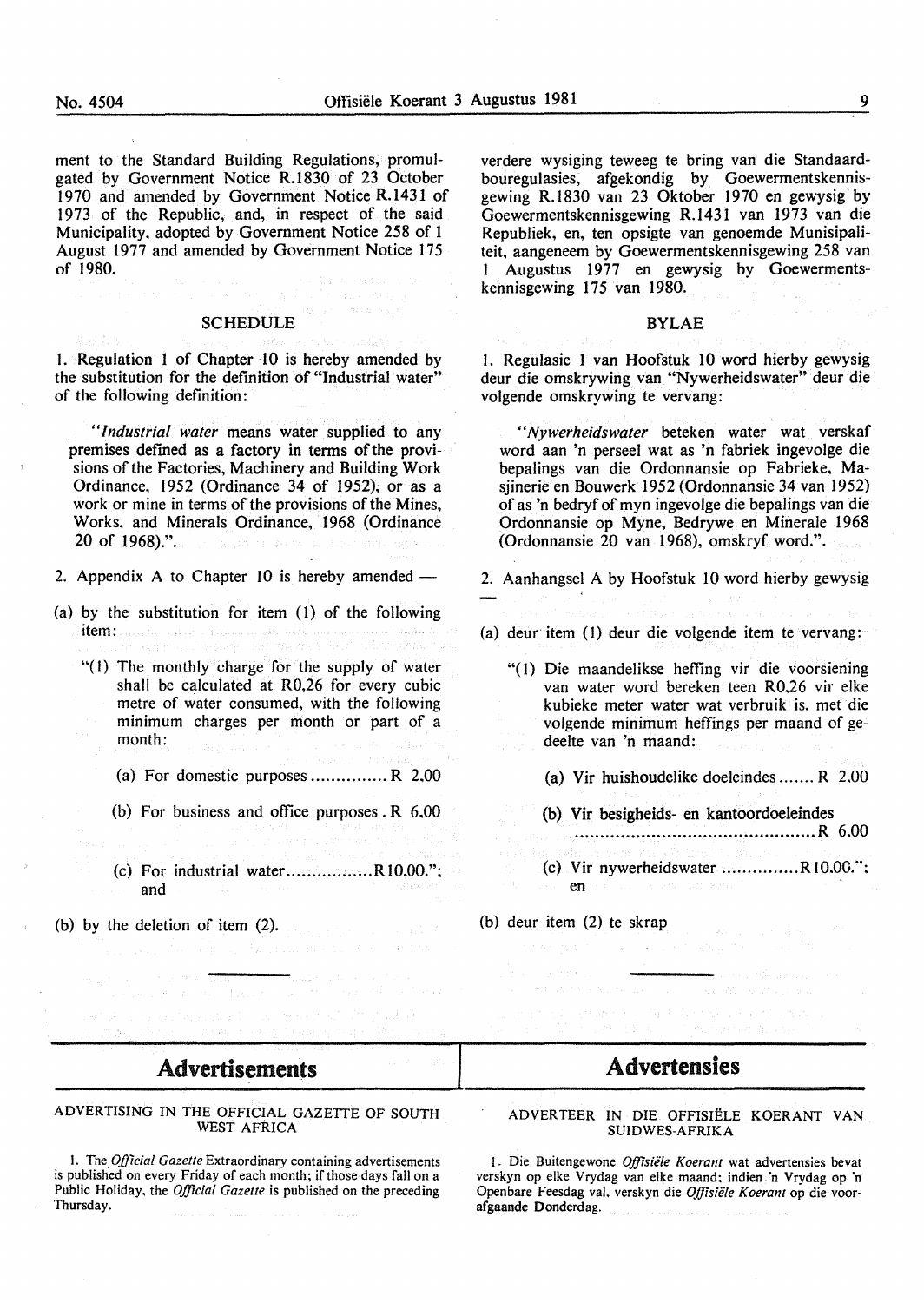2. Advertisements for insertion in the *Official Gazette* should be addressed to the OFFICIAL GAZETTE OFFICE, P.B. 131200, Windhoek, or be delivered to Room 120, Barlow house Building Windhoek, in the languages in which they are to be published, not later than 3 p.m. on the NINTH day before the date of publication of the *Official Gazette* in which they are to be in· serted.

3. Advertisements are published in the *Official Gazette* for the benefit of the public. Translations if desired, must be furnished by the advertiser or his agent.

4. Only law advertisements are accepted for publication in the *Official Gazette,* and are subject to the approval of the Secretary for Civic Affairs and Manpower, who may refuse to accept or may decline further publication of any advertisement.

5. The Secretary for Civic Affairs and Manpower reserves the right to edit and revise copy and to delete therefrom any superfluous detail.

6. Advertisements should as far as possible be typewritten. Manuscript of advertisements should be written on one side of the paper only, and all proper names plainly inscribed; in the event of .any name being incorrectly printed as a result of indistinct writing, the advertisement can only be republished on payment of the cost of another insertion.

7. No liability is assumed for any delay in publishing a notice or for publishing it on any date other than that stipulated by the advertiser. Similarly no liability is assumed in respect of any editing, revision. omission. typographical errors or errors resulting from faint or indistinct copy.

8. The advertiser will be held liable for all compensation and costs arising from any action which may be instituted against the Administrator-General as a result of the publication of a notice with or without any omission. errors. lack of clarity or in any form whatsoever.

9. The subscription for the *Official Gazette* is R12,50 per annum, post free in this Territory and the Republic of South Africa, obtainable from Messrs. The Suidwes-Drukkery Limited, P.O. Box 2196, Windhoek. Postage must be prepaid by overseas subscr! bers. Single copies of the *Official Gazette* may be obtained from \_The Suidwes-Drukkery, Limited, P. 0. Box 2196, Windhoek, at the price of 30c per copy. Copies are kept in stock for only two years.

10. The charge for the insertion of notices is as follows and is payable in the form of cheques, bills, postal or money orders:

II. The charge for the insertion of notices is as follows and is payable in the form of cheques, bills, postal or money orders:

12. The charge for the insertion of advertisements other than the notices mentioned in paragraph 11 is at the rate of 45 c per cm double column. (Fractions of a cm to be reckoned as a cm).

13. No advertisements are inserted unless the charge is prepaid. Cheques, drafts, postal orders or money orders must be made payable to the Secretary for South West Africa.

*Type Charge*  1. Transfer of business ................................................ R3,2S

2. Advertensies wat in die *Offisiele Koerant* geplaas moet word, moet in die taal waarin hulle sal verskyn aan die OFFISIELE K OERANTKANTOOR, P.S. 131200 Windhoek, geadresseer word, of by Kamer 120 Barlow Huis Windhoek afgelewer word. nie later nie as 3 nm. op die NEG EN DE dag voor die verskyning van die *Offisiele Koerant,* waarin die advertensie geplaas moet word. Jackson College

3. Advertensies word vir die openbare voordeel in die *Offisiele Koerant* gepubliseer. Vertalings moet deur die Adverteerder of sy agent gelewer word indien verlang.

4. Slegs regsadvertensies word vir publikasie in die *Offisiele K oerant* aangeneem en hulle is onderworpe aan die goedkeuring van die Sekretaris van Burgersake en Mannekrag, wat die aanneming of verdere publikasie van 'n advertensie mag weier.

5. Die Sekretaris van Burgersake en Mannekrag behou hom die reg voor om die kopie te redigeer, te hersien en oortollige besonderhede weg te laat.

6. Advertensies moet sover moontlik getik wees. Die manuskrip van advertensies moet slegs op een kant van die papier geskryf word en aile eiename moet duidelik wees. In geval 'n naam weens onduidelike handskrif foutief gedruk word, kan die advertensie slegs dan herdruk word as die koste van 'n nuwe plasing betaal word.

7. Geen aanspreeklikheid word aanvaar vir enige vertraging in die publisering van 'n kennisgewing of vir die publisering daarvan op 'n ander datum as die deur die insender bepaal. Insgelyks word geen aanspreeklikheid aanvaar ten opsigte van enige redigering. hersiening. weglatings. tipografiese foute en foute wat weens dowwe of onduidelike kopie mag ontstaan nie.

8. Die insender word aanspreeklik gehou vir enige skadevergoeding en koste wat voortvloei uit enige aksie wat weens die publisering, hetsy met of sonder enige weglating. foute. onduidelikhede of in watter vorm ook al. van 'n kennisgewing teen die Administrateur-generaal ingestel word.

9. Die jaarlikse intekengeld op die *Offisie/e K oerant* is R 12.50 posvry in hierdie Gebied en die Republiek van Suid-Afrika. verkrygbaar by die here Die Suidwes-Drukkery Beperk. Posbus 2196. Windhoek. Oorsese intekenaars moet posgeld vooruit betaal. Enkel eksemplare van die *Offisiele Koerant* is verkrygbaar van die here Die Suidwes-Drukkery Beperk. Posbus 2196. Windhoek. teen 30c per eksemplaar: Eksemplare word vir slegs twee jaar in voorraad gehou.

10. Die koste vir die plasing van kennisgewings is soos volg en is betaalbaar by wyse van tjeks. wissels. pos- of geldorders:

I I. Die koste vir die plasing van kennisgewings is soos volg en is betaalbaar by wyse van tjeks. wissels pos- of geldorders:

12. Die koste vir die plasing van advertensies. behalwe die kennisgewings wat in paragraaf 11 genoem word. is teen die tarief van 45 c per em dubbelkolom. (Gedeeltes van ·n em moet as volle em bereken word).

13. Geen advertensie word geplaas nie tensy die koste vooruit betaal is. Tjeks. wissels. pos- en geldorders moet aan die Sekretaris van Suidwes-Afrika betaalbaar gemaak word.

*Tipe Tarief*  1. Oordrag van besigheid ............................................. R3.25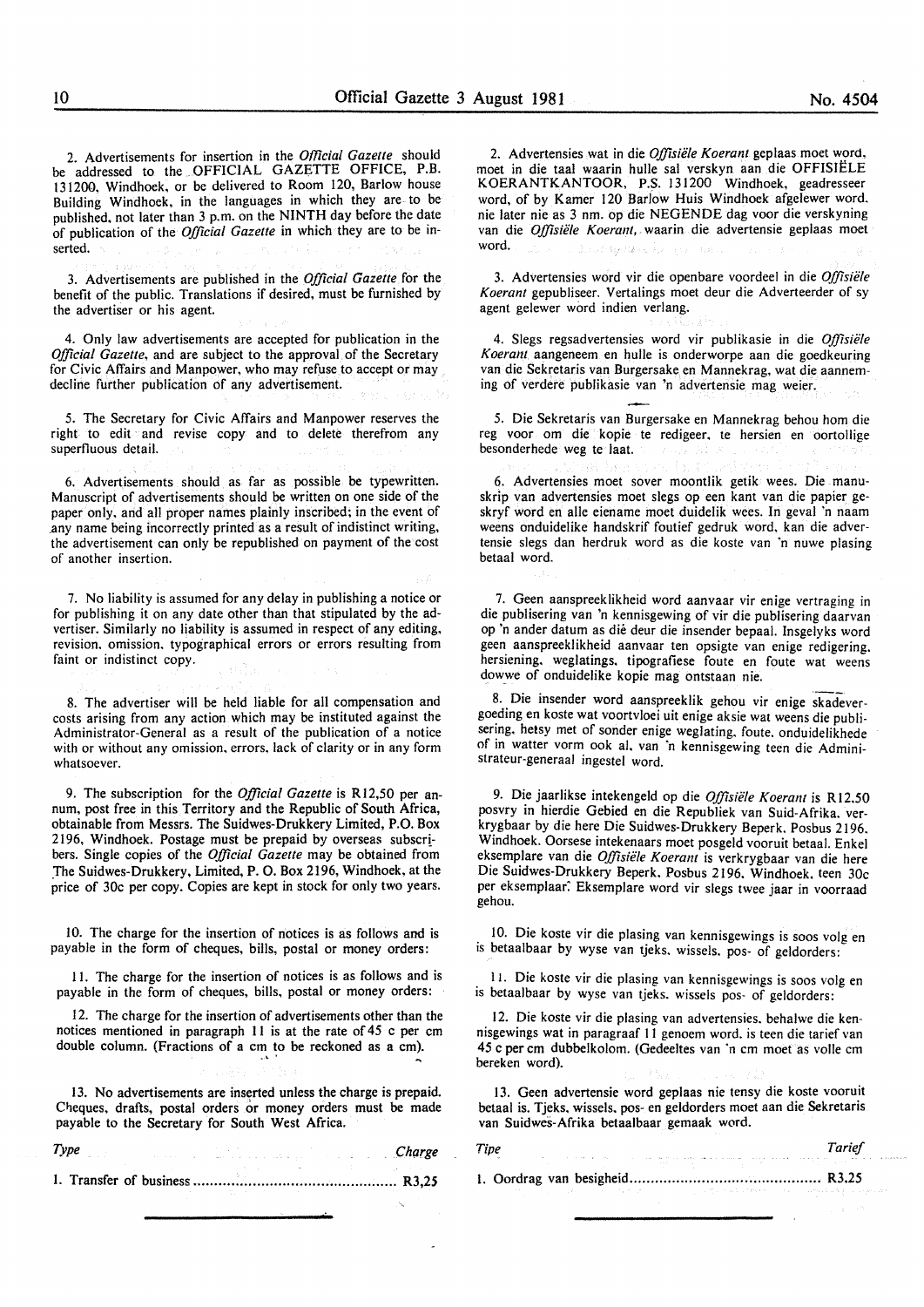#### NOTICE OF TRANSFER OF BUSINESS

Notice is hereby given that application will be made at the Sitting of the Licensing Court on 2nd September 1981, at Windhoek, for the transfer of the Restaurant, Tobacco and Fresh Produce Licences held by MARIO BRUSA, who traded for his own account under the name and style of WINDSOR CONFECTIONERY, to KLAUS EBERHARD NIEDERMEIER, who will trade under the name and style of WINDSOR TAKE-AWAY for his own account and on the same premises situated at Kaser Street, 305, Erf 2158, Windhoek.

DATED AT WINDHOEK ON THIS THE 21ST DAY OF JULY, 1981.

> FISHER, QUARMBY & PFEIFER, Attorneys for applicant, 108 S.W.A.B.S. Building, Post Street, P.O. Box 37, WINDHOEK

#### KENNISGEWING VAN OORDRAG VAN BESIGHEID

Kennis word hiermee gegee dat veertien (14) dae na publikasie hiervan aansoek gedoen sal word aan die Landdros, Liideritz vir die oordrag van die Algemene Handelaar, Mineralewater, Tabak . (Kleinmaat) en Patente Medisyne Lisensies tans gehou deur CORNELIA G OTTOGALLI ten opsigte van die Perseel geleë te Erf Nr 162 Aus, Distrik Lüderitz en wat. besigheid gedoen het as AUS GARAGE aan en ten gunste van KLAUS THEODOR AUGUST LUBOWSKI wie voortaan besigheid sal dryf vir sy eie rekening onder die naam AUS GARAGE & WINKEL op die perseel hierbo genoem.

GEDATEER TE KEETMANSHOOP HIERDIE 3RDE DAG VAN JULIE 1981

> LENTIN, BOTMA & DE WAAL (Prokureurs vir die Partye) Posbus 38 KEETMANSHOOP 9000

#### DEPARTEMENT VAN BURGERSAKE EN MANNEKRAG

### WET OP VREEMDELINGE, 1937

#### VANSVERANDERING

#### MARITZ IN RIX

Dit het die Administrateur-generaal behaag, om kragtens die bepalings van Artikel 9 van die Wet op Vreemdelinge, 1937 (Wet 1 van 1937) ESMARIE MARITZ woonagtig te Campbellstraat no. 5, WINDHOEK, te magtig om die van RIX aan te neem.

#### TRANSFER OF INSURANCE BUSINESS

Notice is hereby given in terms of Section 25(6) of the Insurance Act. No. 27/1943, that it is the intention of FEDERATED LIFE ASSURANCE COMPANY LIMITED (formerly FEDERATED INSURANCE COMPANY LIMITED) to transfer its liabilities in respect of its insurance business carried on in Zimbabwe to G.R. E. INSURANCE LIMITED.

The effect of the proposed transfer will be that the latter company will become responsible for the due fulfillment of all the existing obligations of the Federated Life Assurance Company Limited insofar as its short term business in Zimbabwe is concerned.

Details of the proposed transfer are contained in an agreement dated 28th April, 1981, a copy of which, together with copies of statements showing the effect of the proposed transfer and the financial position of the parties to the agreement, will lie open for inspection by any person during normal business hours for a period of 21 (twenty-one) days, commencing on the 11th August, 1981, to the 1st September, 1981 at the Head Offices of FEDERATED LIFE ASSURANCE COMPANY LIMITED at Federated House, 1 de Villiers Street, Johannesburg 2001.

It is intended to apply to the Supreme Court of South Africa (Witwatersrand Local Division) on Tuesday, 15th September, 1981, at 10h00 or as soon thereafter as the case may be heard, for confrrmation of the proposed transfer.

The Registrar of Insurance and any owner of a policy, shareholder or creditor affected or likely to be affected by the proposed transfer are entitled to appear and to be heard on any application to Court regarding the transfer, and may make application to Court on any matter in connection with the transfer.

DATED AT JOHANNESBURG ON THIS THE 31ST DAY OF JULY, 1981.\_